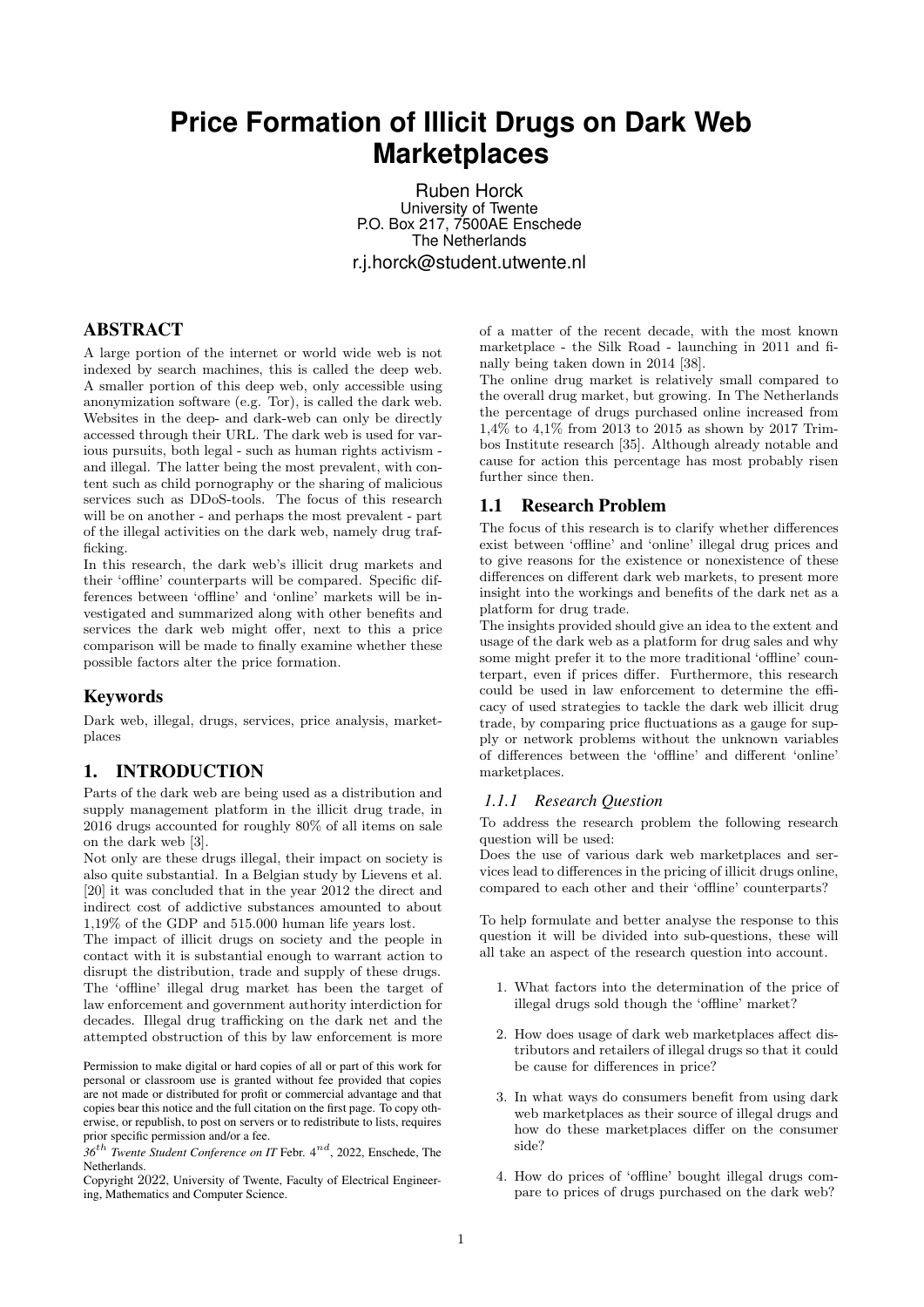# 1.2 Methodology

To answer these questions individual research has been conducted into the subject(s) of each question. The research of the first three question composes of literature research. This literature was found through a method of querying the *Google Scholar* and *Scopus* academic search engines and snowball sampling from already examined literature. This literature was then examined and - if deemed useful to the question - excerpts were collected along with references to the source. After the collection process these excerpts were compared, further examined, rephrased or connected and added to the paper accordingly. The usefulness of a piece of literature was graded on: the perception of helpfulness in leading to a proper answer to the research question being examined; or possible connections to already collected literature.

Below are listed example queries used to search for literature on the first three subject respectively, these contain most of the common keywords used, but are not limited to the full scope of the queries used for each subject.

- (illicit OR illegal) AND drugs AND (supply-chain OR "supply chain")
- marketplace AND darkweb AND (distributor OR retailer) AND (sell\* OR sale\*)
- (("dark web" OR "dark net") AND (customer\* OR consumer\* ) AND (illicit OR illegal) AND drugs)

Lastly, to answer the fourth research question empirical research took place. A dataset containing price information of dark web marketplace listings was examined and further calculations were applied to this dataset. This dataset was then compared to already collected data on prices in the 'offline' setting.

# 2. PRICING IN 'OFFLINE' MARKETS

In this section further gained insights related to the first research question will be examined. These insights have been obtained by conducting reviews of different literature related to the price and supply-chain of drugs in an 'offline' setting. For this examination we will go through the respective sections of the supply-chain one by one, to determine how factors in these sections play a role in the price formation. Figure 5.1 in the RAND framework for drugrelated crime, as presented by Kilmer and Hoorens was used as a basis for this division into supply-chain sections [17]. These sections will be: production, transportation, sales (divided into wholesale and retail) and additionally the 'enforcement tax'. The last being a concept to be explained in its respective section.

### 2.1 Production

At the top of the supply chain of illicit drugs are the producers (e.g.methamphetamine producers) and/or cultivators (e.g. opium poppy farmers). These are both separately or in combination responsible for the production of the drug itself.

Specifically for the production-side two cost determining components have to be accounted for - as outlined by Reuter and Kleimann: (a) the cost of producing and transporting the good and (b) the 'normal' profits (or rather 'expected' profits) which can be seen as the return on investment [29]. The cost of producing can be better examined by dividing it into two parts, namely: cost of inputs & cost of transportation, as mentioned by Kilmer and Hoorens [17], and the 'enforcement tax'.

Transportation will be touched upon in a sub-section of its own. The normative profits would be added during a

sale, hence they will be treated there. The enforcement tax will also be examined in its own section, as this affects multiple layers of the supply-chain and is not exclusive to production. This leaves the cost of producing the drug itself and more specifically the cost of inputs to examine. Furthermore we assume there to be more costs, such as to uphold or increase reputation/trust (marketing) which is proven to be a concern later in this paper, or to fend off other potential (harmful) competitors or other drug market related entities, proven to be quite a problem according to Reuter [26].

The production of drugs requires input resources, these could be seen as the cultivated land for the drug to grow on, or items needed in production (e.g. hydrochloric acid for methamphetamine). The prices for buying or facilitating these input resources factor into the production cost. Kilmer and Hoorens assume there to be a scarcity in these inputs that might make it difficult to scale up production to increase total output without having to pay more per input unit [17]. This scarcity might be assumed to be impacted by locality, i.e. some regions or places having less access to specific kinds of resources, leading one to have to purchase the goods elsewhere or purchase them at a higher rate.

# 2.2 Transportation

In his paper about risks, prices and positions with respect to illegal drug trafficking in the world-economy Boivin points to an excerpt from Reuters and Greenfield that states that "the value of illegal drugs increases almost exponentially after production, while price increases are more modest for legal commodities". He explains this further by comparing the price of a kilo of cocaine in Bolivia, where it costs around \$1,000, to its price in the USA, Australia or France, where the same amount costs \$100.000. [5, 28].

Since illegal drugs are not sold through markets that follow the general laws of supply and demand, where entities have perfect information (Moeller and Sandberg [21]), it is hard to imagine these price differences could exist out of producer cooperation and unfair competition through price agreements made between different producers.

A more logical explanation is that transportation is partially - if not fully - responsible for this large increase in cost. Naturally transportation of any good costs money on its own, but Boivin mentions to different aspects in the transportation of illicit substances, which might play parts in these price differences [5].

- The volume of trade should be lower between distant countries because of higher transport costs, which in turn also raises the price in the destination country.
- The price markups in for countries on the route to a large potential market are lower, this could be explained because supply greatly exceeds demand in transit countries.

The latter could for example be the case in countries that serve as the gateway to Europe, for example Spain, Portugal and Turkey as shown by Farrel et al. The prices would then become more expensive the further "inland" [12]. Hence it would be more beneficial to buy illicit drugs from suppliers based in these transit countries, given that one has access to them.

It is further stated that the increase in price is mainly because of the risk taken during transportation and the losses incurred to mitigate these risks, rather than the price of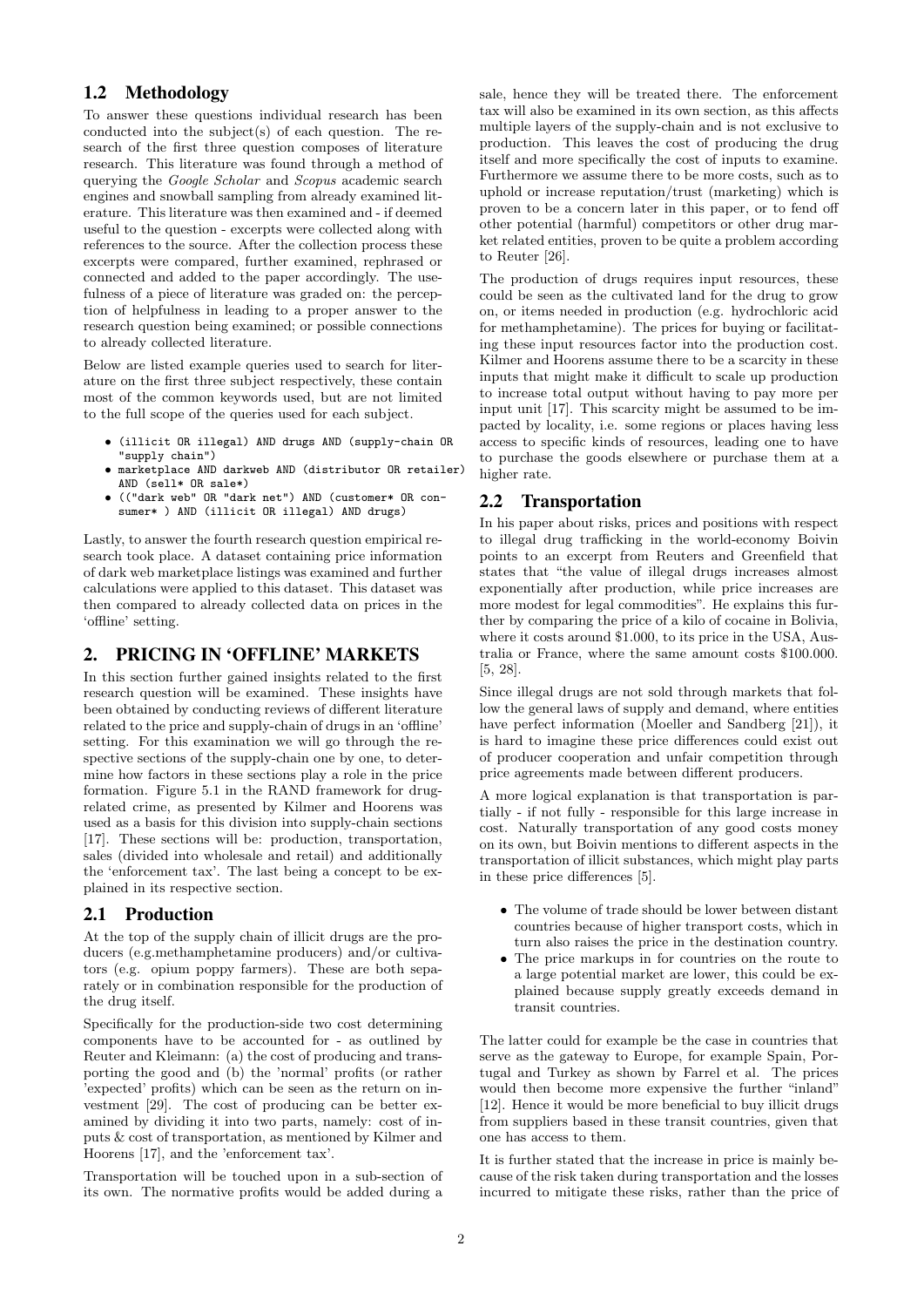the transport itself. Boivin states "Longer journeys involve higher risks of being detected at some point; it takes more time to cover longer distance. Scholars have also suggested that distance is closely related to means of transportation and that different means are associated with specific risks" drawing upon earlier literature by Farrel et. al and Reuter and Kleimann [12, 29]. This is also a practical example of 'enforcement tax'.

### 2.3 Sales

Another essential process in the illicit drug supply-chain involves sales. This sales subsection will be divided into wholesale and retail sales, the latter being the last action between entities in the supply-chain - to the consumer. Below both types will be further examined to advance our understanding of how these affect the price formation.

### *2.3.1 Wholesale*

Wholesale is "the selling of goods in large amounts at low prices to shops and businesses, rather than the selling of goods in shops to customers" [8]. This often means selling from distributor to retailer, but could naturally include a larger distributor selling to a smaller one. Moeller and Sandberg state, drawing upon previous sources, that drug distribution occurs in social networks of known partners to reduce law enforcement interdiction. Moreover: "the price formation in drug distribution is embedded in social networks". According to Moeller and Sandberg, power in these network relationships also gives room for credit provision, stability improvement and gives way to price fixing. While social networks are important in the legal economy, they are indispensable in the illegal economy because of the absence of official marketplaces [21].

Interesting perhaps is another wholesale-distribution reference made by Moeller and Sandberg, from another research article by Gallet stating that above the street level on two transaction are priced the same. Giving further proof to the previous statement that there is no official market (at least 'offline') [14].

Reflecting upon the credit provision, referring to a book by Reuter from 1983 [25] and an article by Stigliz and Weiss [30], Moeller and Sandberg state that because of the cost of making and collecting loans the credit prices are higher than if a buyer were to purchase using cash. Although when this is the case the creditor still recognizes the other party's entitlement to make money and that party's ability to repay the loan. It can be assumed that this done as it it beneficial to the preservation of the 'trusted' buyer, preventing the seller from having to find another - possibly untrustworthy - buyer. This could however also mean that drug prices could fluctuate based on whether a person in the supply-chain has made use of credit and upped their prices as a result to make up for the loan.

Next to how the social context might factor into the price determination at a wholesale level, it should also be mentioned that the price per unit is often proportional to the size of the transaction raised to a negative power and discounts in general are more substantial within sales of illicit drugs [9]. This means that discounts are applied in transactions for large quantities of drugs, this factors into the price determination as the buyer would have a lower cost price. As an example: the price per gram of an illicit drug to a distributor could cost a certain amount, whilst a tenfold of the same drug to another distributor (given other circumstances are similar) could cost much less per gram, leading to differences in the price down the line. This might be associated to risk and enforcement tax. Practically there's a higher risk and more cost associated with storing larger quantities than smaller quantities. This will be touched upon later.

# *2.3.2 Retail*

The retail level is the final level in the illicit drug supplychain, it is here that the final price is determined, as this is where it is last sold. The first concrete thing we should take into account when examining retail prices (applicable to wholesale as well) is that we cannot assign a value to a transaction by plainly multiplying the quantity and amount of grams, to come to a price per gram. Ideally one would examine the prices from a so called 'Purity Adjusted Price', which takes into account the actual percentage of illicit drug in the sold substance; as given by Caulkins [9]. Purity is not standardized and substances purchased from different dealers might contain different percentages of drug and dilluents. Caulkins cites previous work by himself and Reuter from 2004, which states that the variation in drug quality (purity) is enormous in comparison to legal markets [27].

Because of this reason, illicit drugs can be described as an "experience good". The customers (sometimes even the retailer) often do not know the exact purity at moment of purchase.

Non-standardized transaction sizes along with traditional pricing basically mean: that the customer's price really only changes with respect to the actual pure drugs bought for their money as a percentage of the purchased item [9]. The consumer would have to 'experience' the good by consuming it to actually determine the quality.

Related is a situation described by Moeller and Sandberg [21]. Where a dealer sells higher quality drugs for a lower price to grow goodwill and trust. Showing that these are still important factors on the street level. As they state "price formation is not purely an economic endeavor". They expand further on this by saying that status and trust are important in the price formation. Especially without warranties or product standards. So that reputation becomes a safeguard for the quality of the drugs as well as the reliability of the dealer.

According to Hughes et al. changes in consumption can be the result of changes in price, for both addicted or nonaddicted people, and with respect to different kinds of illicit drugs [16]. This also seems to be the main point of focus for law enforcement interdiction. Kilmer and Hoorens have stated that the purity of drugs at the wholesale level is relatively invariant, but not so much at retail level. This could be because of law enforcement interdiction forcing the retailers to extend their stock. A practical example of this, also outlined by Kilmer and Hoorens, described that in 1995 the US Drug Enforcement Agency shut down major methamphetamine production operations. Leading to increases of prices from \$100 to \$1.200 per pure gram [17].

# 2.4 Enforcement Tax

Boivin states: "Illegal drug prices are extremely high, compared to similar goods. There is, however, considerable variation in value depending on place, market level and type of drugs. A prominent framework for the study of illegal drugs is the "risks and prices" model (Reuter & Kleimann, 1986)" [5, 29].

Reuter and Kleimann summarize this as "Illicit drugs are expensive because criminalization 'taxes' all aspects of distribution". This is also concept that is mentioned in the publication by Kilmer and Hoorens, where they further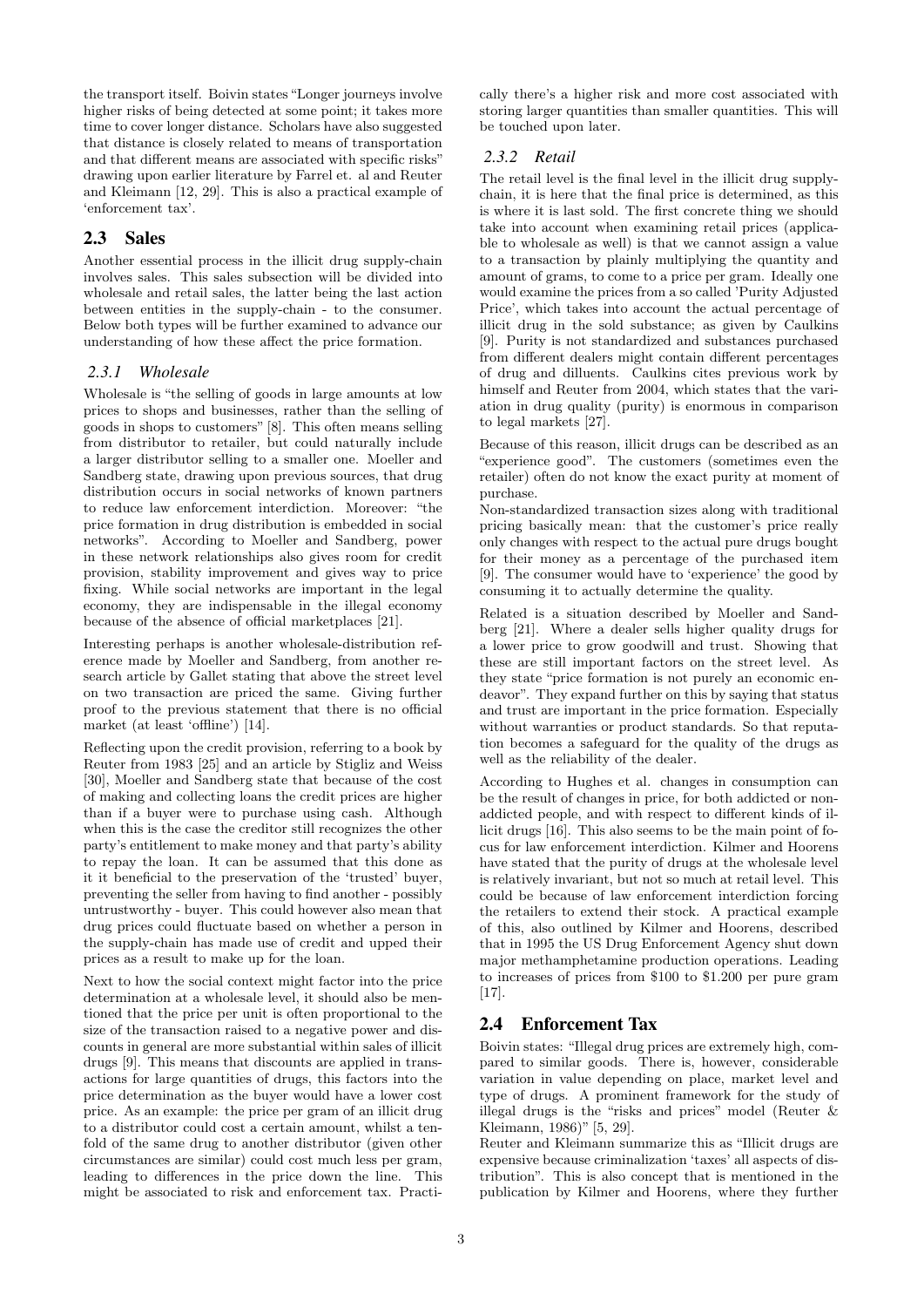explain it as: " 'Enforcement tax' is the extra cost that comes to producers and sellers to remain undetected by law enforcement" [17].

During the entire process of production, transportation and sales the entity handling the illicit drug is at risk. Mostly because of the illegality of its actions, but possibly also by threat of rival entities. As mentioned before; mitigating the threat from rival organisations would surely factor into the cost, but arguably the more important cost throughout the supply-chain is the cost to prevent law enforcement interdiction: 'enforcement tax'.

During the production process there is a risk to exposure. Drug labs or plantations could be discovered, or participants could be busted buying suspicious quantities of input items from legal businesses - e.g. a hardware store reporting unusual amounts of possible methamphetamine input resources bought. It is highly likely that to circumvent this risk extra costs are made. One could - in case of the given example - think of people going to stores outside their locality or purchasing smaller (non reportworthy) amounts from multiple stores. Other situations can also be thought about, but we could assume generally risk avoidance increases (labour) cost.

On the subject of transportation, according to Boivin: "drug prices increase more sharply when drugs are headed to countries where law enforcement imposes higher costs on traffickers". This could be seen as a higher risk of successful law enforcement interdiction and therefore higher prices, as the trafficker would have to pay extra costs to avoid this. Boivin states that the corruption level in a country, measurable through the Corruption Perception Index (CPI) as given by the 'Transparency Index' [31] along with the number of police officers in a country per one thousand inhabitants gives a good indication of the this risk [5]. This is because the more law enforcement cannot simply be bribed, the higher the need for concealment and hence the cost for the transporters. Bribery in in this sense also frequently mentioned by Kilmer and Hoorens [17]. The CPI also seems to negatively correlate to the gross national product per capita adjusted for the purchasing power parity , which might be part of the reason some drugs are generally more expensive in countries better positioned in the legitimate world-economy [5]. Farrel then expands this by saying that if one drug is a higher price, than as a general rule, the other drugs are also of a higher price [12].

Sales prices, more specifically cheaper prices in deals for larger quantities of drugs, (quantity discounts) as mentioned before, might find a basis in "inventory cost".

Moeller and Sandberg explain this as the costs being higher because of the criminalization of storing these drugs. Several dealers they had interviewed said that they saw inventory as a major concern and its 'maintenance' costs should be considered when making deals.

One always questions whether or not an offer is worth the price, or if one would rather wait and sit on their high-risk wares until a better offer comes along. Often though, they would sell out as soon as possible to prevent being caught with large amounts [21]. The dealer's network also plays a large role, as a less secure network would put higher risk for a dealer's exposure - increasing the risk of getting caught with possibly larger more punishable quantities. Therefore the dealer might choose to only sell to close relations or friends, keeping a lower stock, as described by Moeller and Sandberg [21].

# 3. DISTRIBUTORS AND RETAILERS ON THE DARK WEB

In this section the motivation for and differences in usage of the dark web by distributors and retailers of illicit drugs (vendors), in contrast to the 'offline', will be examined; conforming to the second research question. To do this the section will be divided into two sections. One section describing utilization of the dark web and dark web marketplaces, also called cryptomarkets, with respect to these vendors. The other section describing differences between the use of dark web marketplaces versus the 'offline' that affect these vendors.

### 3.1 Vendors on dark web marketplaces

Dark web marketplaces, also known as cryptomarkets, can be used for the sale of a multitude of products ranging from firearms to counterfeit documents. In this paper the focus is on illicit drugs. Cryptomarkets for illicit drugs can be divided into two categories. One being shops for a single vendor, often selling a narrow range of drug types, and the other being an actual marketplace with numerous vendors to the likes of eBay and Amazon, where customers can search for products and compare these and their vendors [2]. In this research the primary focus will be on the latter category, below some aspects of these marketplaces will be further examined.

On these marketplaces the vendor benefits from increased anonymity, because of the use of the dark web (accessible through Tor routing) and crypto-currencies for payment. Tor routing would prevent the user from being tracked to a location. The use of crypto-currencies enables anonymous transactions, where a third party cannot find further details on the buyer or seller [19, 10].

Cryptomarkets are not exclusive, but can also be used in an integrated fashion in the drug supply-chain, as Barratt and Aldridge [4] state: "drugs flow into and out of cryptomarkets into broader social and commercial drug supply chains".

Demant et al. similarly conclude that cryptomarkets can play a role in shortening the supply-chains specifically for drugs such as MDMA. Again shown in the results of their conducted research stating that "Our results suggest that cryptomarkets can complement traditional drug trafficking at the international level" [11].

The argument could thus be made; that a vendor is not necessarily dependent on customers who are sufficiently digitally literate to access cryptomarkets. They could restock and sell portions of their stock through the dark web; and sell the remainder to 'offline' entities. This is also concluded by Aldridge and Décary-Hétu stating that "Wholesale activity on cryptomarkets may serve to increase the diffusion of new drugs – and wider range of drugs – in offline drug markets, thereby indirectly serving drug users who are not cryptomarket customers themselves" [2].

An important paper defining characteristics of sellers (and buyers) is one by Tzanetakis [32]. In this paper she describes her analysis of 'AlphaBay' - a leading cryptomarket at the time of her research (shut down in 2017). On this website (and other cryptomarkets) a vendor is often able to define where they would ship their product, through their profile or in their listings. According to Tzanetakis shipping domestically or regionally has a lower risk of interception than shipping globally, often leaving the decision to vendors to choose between lower risk, fewer customers and therefore lower profit or higher risk, higher profit. In this paper Tzanetakis concludes that vendors were split about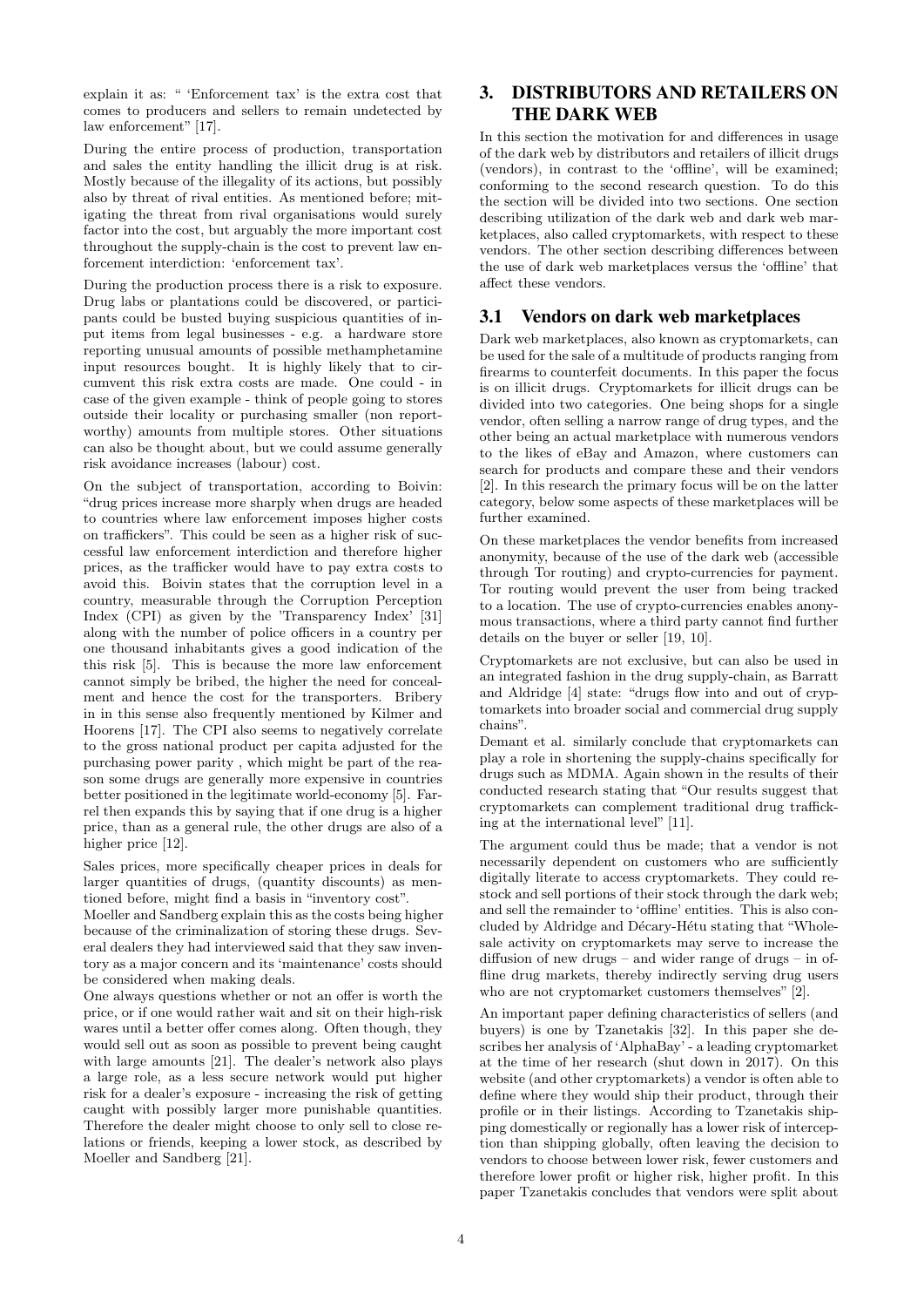50/50 on this decision. Although she stated that "drug distribution on cryptomarkets is conducted at a regional rather than global level".

In the same paper Tzanetakis describes that her research also led her to conclude that "none of the traditional cultivation countries had a relevant share as a country of origin or destination" [32]. From which could be assumed that producers of drugs of an agricultural nature do not sell their product through these dark web marketplaces. This could be related to the with nonavailability of digital infrastructure and insufficient digital literacy in these countries.

Tzanetakis [32] describes another feature on the dark web marketplaces that facilitates vendors in this paper: the use of a review and feedback systems. These systems are similar to ones to be found on the websites of legitimate e-commerce businesses on the internet, allowing customers to rate the vendors and the products they sell. These reputation systems are crucial in expanding and attracting more customers, according to the interviewees (vendors) in the study by Munksgaard and Martin [23]. Tzanetakis again explains - drawing upon a study by Van Hout and Bingham on vendors on Silk Road 1 - that in order to accomplish higher ratings vendors would run their business and communicate in a professional manner, give customers slightly more than they bought with quick delivery times and provide a good service and pricing amongst other things [32, 37].

One of the participants of this mentioned study by Van Hout and Bingham stated "Silk Road is all about the quality - you sell bunk gear, you will get burnt on the forum and your feedback so you lose sales". According to the study - in line with the professional approach described above: the quality of product is guaranteed through the use of laboratory work, researching the product personally, peer feedback, using good suppliers. Worth mentioning is that next to the quality standards; the use of 'freebies' given to long term customers - is used to boost the relation between seller and customer even more is also not uncommon [37].

Cryptomarkets often provide an escrow service and options for dispute arbitration. Where an independent entities mediate in a problems, to support both the vendors and buyers and secure transactions until both sides are satisfied [4]. These escrow services could be useful in mitigating violence or other hostility, a plus point not only for vendors.

According to the interview studies conducted by Munksgaard & Martin [23], and Van Hout & Bingham [37]: the motivation to become a dark web marketplace vendors seems to primarily come forth out of the ability to make large amounts of money using the supportive anonymous infrastructure, which would ensure more security and mitigate risks otherwise taken in the offline setting - regardless of commission fees (estimated to have been between 3 and 8,5% for Silk Road 1).

The Munksgaard & Martin study also points out that the majority of interviewed vendors had previously dealt illicit drugs in an 'offline' setting, having now switched to the dark web fully or partially. Furthermore the vendors also enjoyed the autonomy, other social and cultural elements of the marketplaces and "fulfilment of ethical-political convictions" [23].

Van Hout and Bingham note that aspiring Silk Road vendors would have had to go through an authentication pro-

cess, often involving the payment of a refundable bond of \$500 or by buying new vendor accounts at auction, probably to insure their integrity. The decision to start a vendor account - for the majority of vendors interviewed in their study - would also have occurred after a couple of weeks of deliberating and interacting with other members on the website [37].

# 3.2 Differences for Distributors and Retailers

Now that a general idea regarding the workings of distributors and vendors on cryptomarkets has been outlined, a closer look at the notable differences between cryptomarkets and the 'offline' setting will be taken in this section.

Perhaps the most important difference is that the vendor in the 'offline' setting is limited to time and space. This means that a vendor has a select number of customers he can meet with and sell to given his area of operation and limited time. Drawing upon previous work by Reuter; Aldridge and Décary-Hétu state that because of this limitation vendors are unable to expand their customer base. This limitation is - however - surpassed by the use of cryptomarkets, as meetings and contacts are not necessarily restricted to the confines of space and time [25, 2]. The vendor does not need to deliver the product themselves, but can often ship it through the use of traditional postal services, be it with some restrictions or adaptation [32].

Along with limitations in terms of space and time, Aldridge and Décary-Hétu also point out that the local competition can be a negative factor in expansion [2]. In terms of local competition, the illicit drug industry is known to be violent. For a lot of the vendors interviewed in the study by Munksgaard and Martin the reduction of violence was a large benefit to the online drug trade [23].

However, other forms of harm might be done to an entity on the dark web. Barratt and Aldridge [4] (citing Tzanetakis [33]) state that 'doxxing' ((threatening to) expose someone's personal information), blackmail, theft, fraud or cyber-bullying might be commonly practised.

Aldridge and Décary-Hétu also point out that limitations to expanding might include other risks, such as the risk of exposure to law enforcement. This is also one of the common aspects mentioned in the Munksgaard and Martin study [23], where vendors answered that they associated risk from law enforcement more with the physical dimensions and that usage of the dark web reduced this very risk. As mentioned before, this risk is reduced by the fact that vendors, when dealing with unknown customers, are protected by the anonymity the dark web offers (Tor / cryptocurrency) and therefore have less chance of exposure [2].

Next to surpassed limitations, vendors on the dark web also benefit from other features. Tzanetakis and Aldridge  $&$  Décary-Hétu emphasize as an example the aforementioned escrow-service. This service, which allows for dispute resolution, can be used to avoid conflicts and possibly violence. [32, 2]

The respondents in the Munksgaard and Martin study specified how the manner of transactional conduct were a large motivation for using the dark web to sell [23].

The ability to put yourself on the market publicly as a vendor was also deemed beneficial. Advertising could be done as the marketplaces - as mentioned before - offer the same structure as sites such as eBay. Where a vendor can make a listing advertising their product, also increasing transparency [32]. In this setting the vendors again bene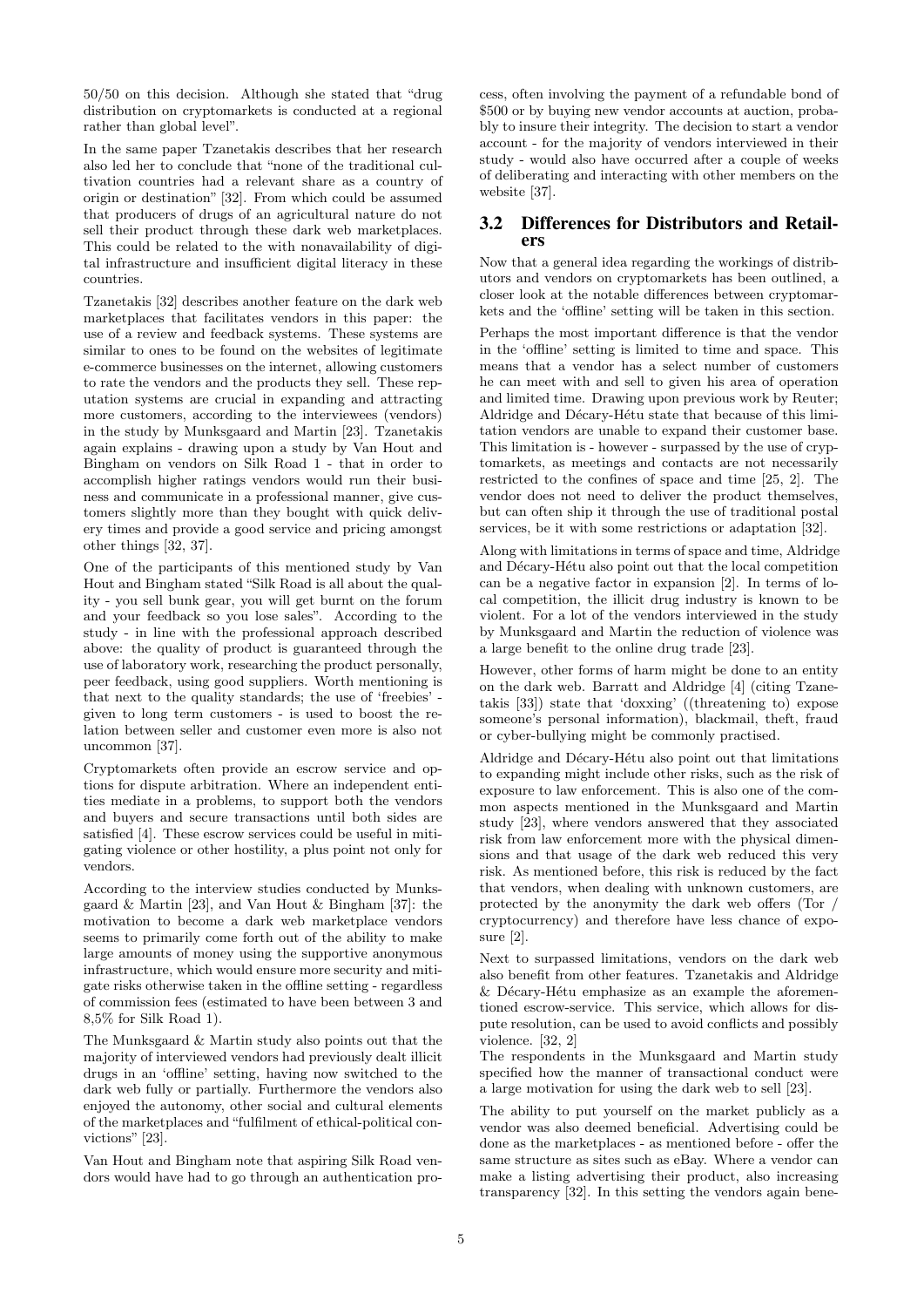fit from the anonymity the dark web offers, as well as the ability for customers to rate the vendor and/or product. Through this latter feature the vendors are able to gain reputation and trust with unknown customers [2, 32]. The vendors in the study conducted by Munksgaard and Martin even made sure of the safe arrival of their package and the proper concealment and packaging of their product. This was done as seizures and displaced packages could cause negative reviews by customers, resulting in short term as well as long term loss [23].

# 4. CONSUMER ASPECTS TO THE DARK WEB DRUG MARKET

In the following section insight will be provided into customer practises on, and motivation for, using the dark web, what benefits consumers gain from using the dark web to buy drugs, and how this all differs from the 'offline'.

To purchase illegal drugs through the dark web a consumer would have to familiarize themselves with the dark web and cryptocurrency beforehand, this is - according to the participants in a 2013 study on the Silk Road by Van Hout and Bingham - relatively difficult and time consuming. This would - along with the set up of false postal addresses - also be a deterrence for novel drug users to use Silk Road, according to some participants of this same study [36]. It seems assumable that this statement could be extended to the use of most dark web cyptomarkets.

However, after surpassing the initial barrier - that is the required setup, benefits seem plentiful. The benefits that are most often mentioned are the cheaper price the dark web offers and the quality difference, which is supposedly of a much highers standard when purchasing from reputable dark web vendors [37, 34, 36].

The 2013 Van Hout & Bingham study states that the participants voiced concern with respect to poor drug quality in their locality. The dark web enabled them to come into contact with fellow consumers, possibly ones who had already bought certain products before, to attain more info about specific vendors, drugs or other aspects of the marketplaces. Moreover, participants in the study describe reading 'trip reports' ( a journal about another user's experience of the drug ) to gauge whether or not this drug could be something for them. They could also use the reputation system as validation of a vendor's integrity and the product's quality - as already mentioned before - but also mentioned by Paoli et al. [24].

Furthermore Van Hout & Bingham present that the use of online forum discussions, about product experiences was also not uncommon [36]. These, together with other facilitated features would - according to the participants - allow a possible buyer to make an informed decision. Cambini states that by increasing information availability, same as for non-dark web markets, does indeed reduce search cost and enables the consumers to find the best option [7].

The 2013 Van Hout & Bingham study furthermore states that next to quality benefits participants also expressed concern with regard to their own safety when buying drugs on the street. The use of the dark web, same as previously stated for vendors, offers a layer of protection to consumers. Two of the main reasons described for the use of the 'Silk Road' involved personal safety and anonymous transactions [36].

Safety is further ensured by the non-existent personal interaction between vendors and buyers, with - as stated before - the dark web utilizing the traditional postal services, along with often fake postal addresses. Postal or parcel services were, however, recognized as the weakest link in the chain in a study by Aldridge and Askew. Packages still had relatively high chances of being intercepted, depending on factors such as the packaging technique, whether or not the transfer was international or the quantity sent [1]. To circumvent this vendors are adapting a 'dead drop' system. This entails a package of drugs being dropped or perhaps buried in certain locations by a 'dropman'. After the purchase the buyer would get information as to where to find the package. This is described in detail by Paoli et al. [24]. It is assumable that this will be more extensively adopted in the future, as it removes the high risk associated with the use of traditional postal services.

In addition, the aforementioned escrow-services, described by Barratt & Aldridge, Tzanetakis and Aldridge & Décary-Hétu  $[4, 32, 2]$  also benefit consumers. As they do not only help vendors in negating some trust, violence or transactional issues; but also protect the consumers against malicious vendors and help to resolve problems in a civilized manner.

Paoli et al. describe this as such "if an order is not received or the product is not as advertised, the buyer declines to finalise the purchase, and the vendor is not paid". This means the vendor has to make good on his advertised promise, deliver the product and is not simply able to take the money and disappear. The escrow service are sometimes even taken further, with the implementation of a 'scamwatch' team, consisting of administrators and members to tackle cases of vendors scamming customers [24].

Dark web cryptomarkets offer further dispute resolution. Both the vendors as well as the consumers have multiple means to resolve conflict, such as through the forums or secure private messaging. If no outcome is found, one can resort to the site administrators to settle the dispute, as they would have the final word in the matter. This is further explained by Morselli et al. in a paper on conflict management on illicit drug cryptomarkets [22].

According to Morselli et al. there are no formal regulations to conflict resolution and most of it can be characterized as 'policy in action'. Yet there are numerous mechanisms in place. It's more than assumable that these are enough to deter other kinds of violence or actions against a person.

Lastly another identified benefit seems to be that both the selection of drugs larger, as well as ease of access to certain kinds of drugs is increased; in comparison to if one were to pursue these kinds of products in the 'offline' setting. People are no longer restricted to their locality and the drug dealers they can meet, but are able to expand their search to a much broader range. This includes illicit drugs, but also what Koenraadt and Van de Ven describe as lifestyle drugs. These could be described as drugs one consumes to improve one's lifestyle, health or beauty. Sometimes unattainable or only attainable through a doctors prescription, extremer examples - somewhat unrelated to the research - could be anabolic steroids or weight loss drugs [18].

# 5. DIFFERENCES IN DRUG PRICES ON-LINE AND OFFLINE

In this section a comparison of prices will be made to attempt to answer the fourth and last research question. In order to help answer this question; empirical research through data analysis has been performed on a dataset [39] composed of filtered data from the "Gwern Darknet Market Archives" [6], containing only drug related data. The "Gwern Darknet Market Archives" are probably the most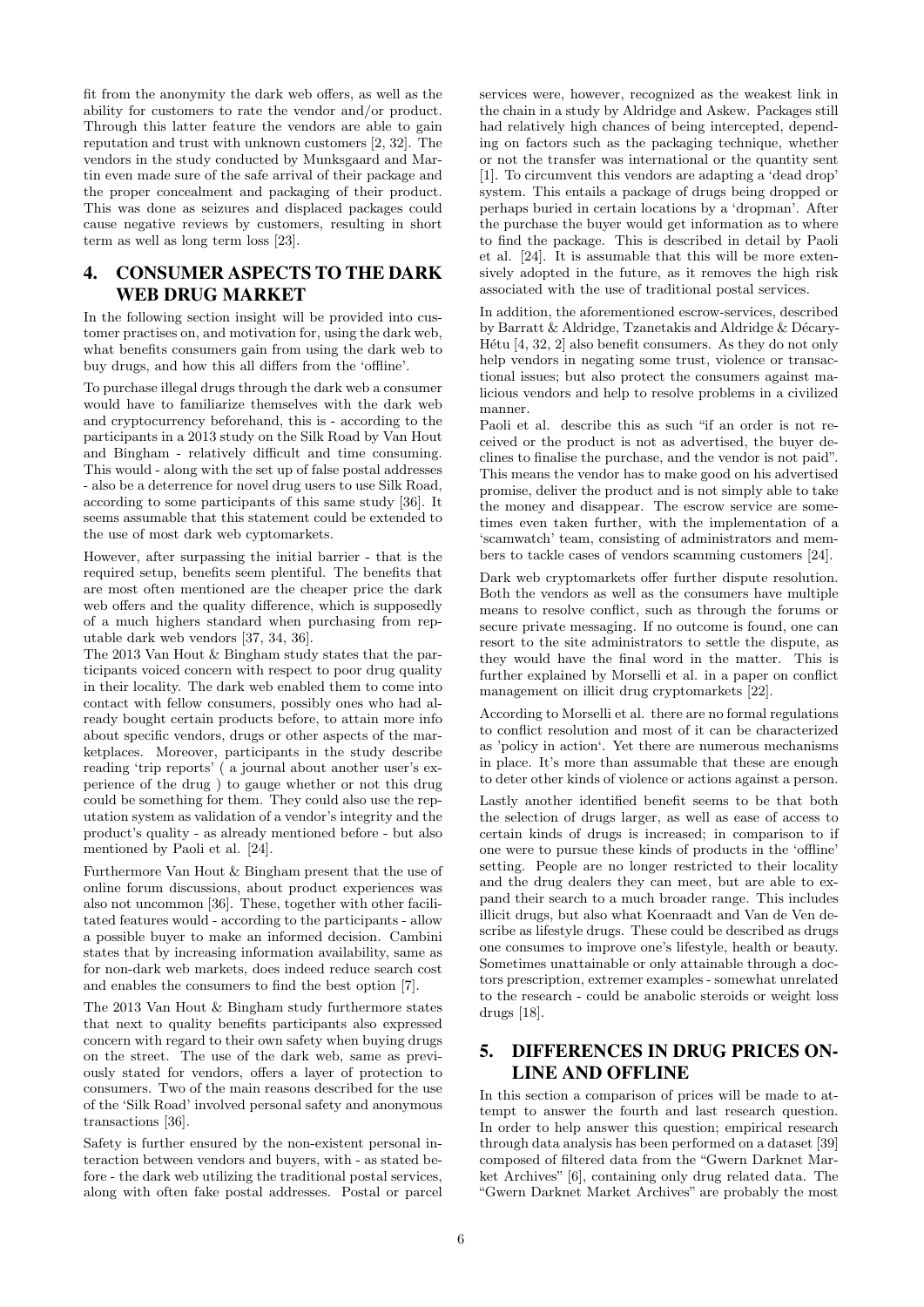extensive dataset collected on dark web markets thus far. This filtered dataset was chosen due to the limited time available and the renown of its progenitor, which has already been used numerous times in other research before.

#### Environment

Python (a programming language) was used to further analyse the dataset and extract useful data due to its familiarity with the author and its widely known applicability in data analysis. For further support three different libraries were imported, namely:

- *re* to specify and use '*Regular Expressions*' (*Regex* patterns) for data extraction.
- *pandas* to format data into a specific easily manipulable structure called a '*DataFrame*'.
- *matplotlib* to visualise the data in comprehensible graphs.

#### Analysis premeditation

The results of the dataset exploration will be mean prices per gram and - because of recognition of previously examined literature - purity adjusted prices per gram, both per drug-type and per drug-type per marketplace.

These will be compared between markets respectively and with the data of the 'offline' market from around the time of when the data was collected (2013-2015). For the latter the 2014 European drug report [13] will be used.

Because 'time of collection' was not available for each entry in the dataset, the year 2014 was used as an approximation, both in the drug report and for the used variables in the analysis.

### 5.1 Dataset Analysis

#### Importing the dataset

The dataset was downloaded as a csv-file, after which the *pandas* library could be used to read the data inside the csv-file into a DataFrame. The columns and rows inside the DataFrame were conform to the csv, but would be easier to manipulate and examine. The DataFrame's columns were then examined row by row.

#### Determining the drug-type

To determine the drug-type the title of the row (listing) was checked against a predefined list of drug-types and common names of these respective drug-types, such as for cocaine with '*coke*', '*cocaine*', '*coca*' and more. Not all alternative names were used, for example '*blow*' was excluded as it could be common in other listing descriptions and lead to false positives for cocaine. The drug-types included in this analysis are: *MDMA*, *heroin*, *weed*, *methamphetamine* (*meth*), *amphetamine* and *cocaine*. The full list of names used for these can be found in the code [15], in a structure that should be self-explanatory.

#### Extracting the amount

After the product was determined; an attempt was made to extract the amount of product and its unit using *Regex* patterns for both grams and milligrams. After they were found the amount and unit were both saved separately. Milligrams would later be divided to grams to simplify calculations and normalize the data. Amounts higher than 10 grams were also dropped out of the dataset, as this set would contain mainly distributor listings and would therefore skew the data to be compared to retail prices.

### Finding the purity

Optionally also the purity was extracted from the title, using a *Regex* to look for a number (possibly separated by a space) preceding a percent sign, and saved as a number.

#### Calculating the price

In the next step the price was taken out of the price column and the currency was determined as either USD, GBP, EUR or AUD using some *Regex* -expressions. These currencies and amounts would all be transformed to Euro to simplify calculations and visualisations.

For this the average 2014 exchange rates given by: *www.exchangerates.org.uk* were used.

#### PPG / PAPPG

If any of the previous methods of determination (apart from the purity) had no result the row was skipped as it was deemed not to contain sufficient extract-able information.

Finally some calculations were done to determine both the price per gram (PPG) and purity adjusted price per gram (PAPPG) - the latter only in situations where purity could be determined.

### First result

This resulted in a new normalized dataset of 2747 listings. This dataset contained: the type of drug, amount of drug, the unit (always grams), the price, the currency, the 'PPG', the 'PAPPG', listing origin country/region (could be empty) and the source marketplace - all prices being in Euro.

#### Removing outliers

From this resulting dataset the outliers were removed by dropping rows outside of the *5* to *95* percentile range for the 'PPG' per drug-type.

After this, using the mean and standard deviation for every drug-type's 'PPG' the z-score for that row according to the drug-type was determined by subtracting the mean 'PPG' for the row's drug-type from the row's 'PPG' and dividing this by the standard deviation. The rows with an absolute z-score over *1,5* were dropped.

These outlier removal methods resulted in 3090 and 2838 rows after successive execution respectively.

#### Final result

Lastly the data with outliers removed was used to determine (new) mean 'PPG' and 'PAPPG' per drug-type, and per drug-type and marketplace. For the 'PAPPG' only rows where previously the purity was able to be determined were taken into account.

These mean prices will be used in the following subsection, where they are compared against the average 'offline' prices as given by the European Drug Report [13].

### Code download

The code is downloadable through Google Drive [15].

#### 5.2 Data comparison

The European Drug Report [13] is an annual report that gives an overview of the drug situation and the developments caused by interdiction and other policies, including some data analysis. It presents a description of specific drugs along with a summary, which includes a representation of the average price and average potency of illicit drugs for that year. These are both represented on a scale including an inter-quartile range (IQR).

First the price per gram of the analysis will be compared to the prices in the report. After this the purity will also be taken in to account; along with the purities in the report.

### *5.2.1 Price per Gram*

The drugs-types retrieved from the dark web dataset, as mentioned before, are: *MDMA*, *heroin*, *weed*, *methamphetamine* (*meth*), *amphetamine* and *cocaine*.

For each of these drug-types the mean price per gram was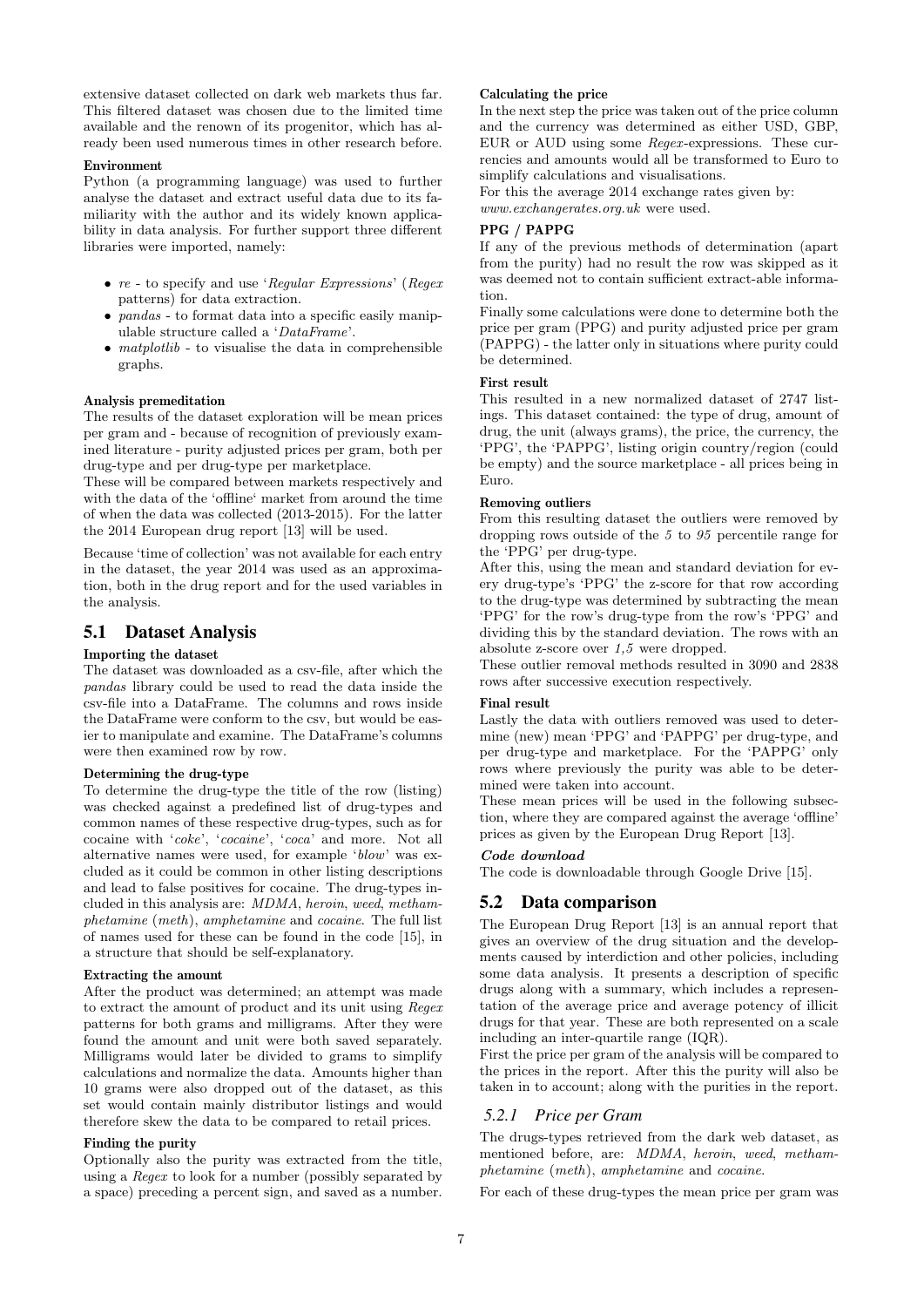determined, both over all marketplaces and per marketplace that had determinable listings. The overall mean price per drug-type is summarized in Table 1. Figure 4 in the appendix visualizes the mean price per gram over different marketplaces.

| Drug-type   | Mean PPG( $\in$ ) | Mean $PPG(\epsilon)$ * |
|-------------|-------------------|------------------------|
| Heroin      | 81.3007           | 153.416                |
| Cannabis    | 9.65816           | 8.57                   |
| Meth        | 195.13            | 69.9518                |
| Amphetamine | 23.9934           | 7.23271                |
| Cocaine     | 70.7971           | 69.7434                |
| <b>MDMA</b> | 96.0445           | 24.6096                |

Table 1. Mean Price Per Gram (PPG) of drug-types in the final dataset and the mean Price Per Gram of drug-types in this final dataset where the rows had known purity\*.

For the aforementioned drug-types we find the following complete - and inter-quartile - ranges for prices per gram in the 2014 European Drug Report [13], presented in Figure 1 and Table 2 below. We can use the IQR to as an estimation of common 'offline' prices:



Figure 1. Price ranges and inter-quartile ranges per drug type (from the 2014 European Drug Report).

| Drug-type        | Total Range $(\epsilon)$ | IQR $(\epsilon)$ |
|------------------|--------------------------|------------------|
| Heroin           | $25 - 181$               | $31 - 66$        |
| Cannabis (Resin) | $3 - 24$                 | $7 - 11$         |
| Cannabis (Herb)  | $5 - 25$                 | $8 - 12$         |
| Meth             | $11 - 75$                | $12 - 48$        |
| Amphetamine      | $6 - 38$                 | $9 - 23$         |
| Cocaine          | $46 - 106$               | 54 - 77          |

Table 2. Price ranges and inter-quartile price ranges per drug-type as given by the 2014 European Drug Report.

*MDMA* has to be examined differently, as the European Drug Report includes it as the active component within Ecstasy. Where one Ecstasy tablet contains between 26 and 116 milligrams of *MDMA*, with an IQR between 57 and 102 milligrams. The price of such a tablet would lay between  $\epsilon$ 2 and  $\epsilon$ 17 with an inter-quartile range between  $€5$  and  $€10$ .

Using these inter-quartile ranges we can roughly determine a range for the price for a gram of *MDMA*. On the low end of the IQR scale this would mean roughly  $\in$ 49 per gram, where on the high end this would mean around  $\epsilon$ 175 per gram.

### *5.2.2 Purity adjusted Price per Gram*

For each of the aforementioned drug-types the Purity adjusted Price per Gram has also been determined in Euro. These can be found in Table 3 below, or per marketplace in Figure 5 in the appendix.

| Drug-type       | Mean PAPPG dataset $(\epsilon)$ |
|-----------------|---------------------------------|
| Heroin          | 170.078                         |
| Cannabis        | 26.4925                         |
| Methamphetamine | 82.3118                         |
| Amphetamine     | 9.64979                         |
| Cocaine         | 121.298                         |
| <b>MDMA</b>     | 30.8278                         |

#### Table 3. Mean Purity Adjusted Price Per Gram of drugtypes from final dataset where purity could be determined.

The left-hand 'PPG' column of the first table (Table 1) seems to be heavily skewed, so the additional column provides the 'PPG' per drug-type where a purity could be determined. These seem to be more appropriate with respect to the calculated PAPPGs above (Table 3).

In the 2014 European Drug Report [13] we find purity ranges, as presented in Figure 2 and Table 4 below.



Figure 2. Purity ranges and inter-quartile Purity ranges per drug-type according to the 2014 European Drug Report

| Drug-type        | Total Range $(\%)$ | $\overline{IQR}$ (%) |
|------------------|--------------------|----------------------|
| Heroin           | $6 - 34$           | $9 - 19$             |
| Cannabis (Resin) | $2 - 18$           | $7 - 14$             |
| Cannabis (Herb)  | $3 - 14$           | $5 - 10$             |
| Meth             | $15 - 90$          | $28 - 73$            |
| Amphetamine      | $5 - 60$           | $8 - 19$             |
| Cocaine          | $16 - 59$          | $33 - 47$            |

Table 4. Full and inter-quartile Purity percentage ranges per drug-type (2014 European Drug Report).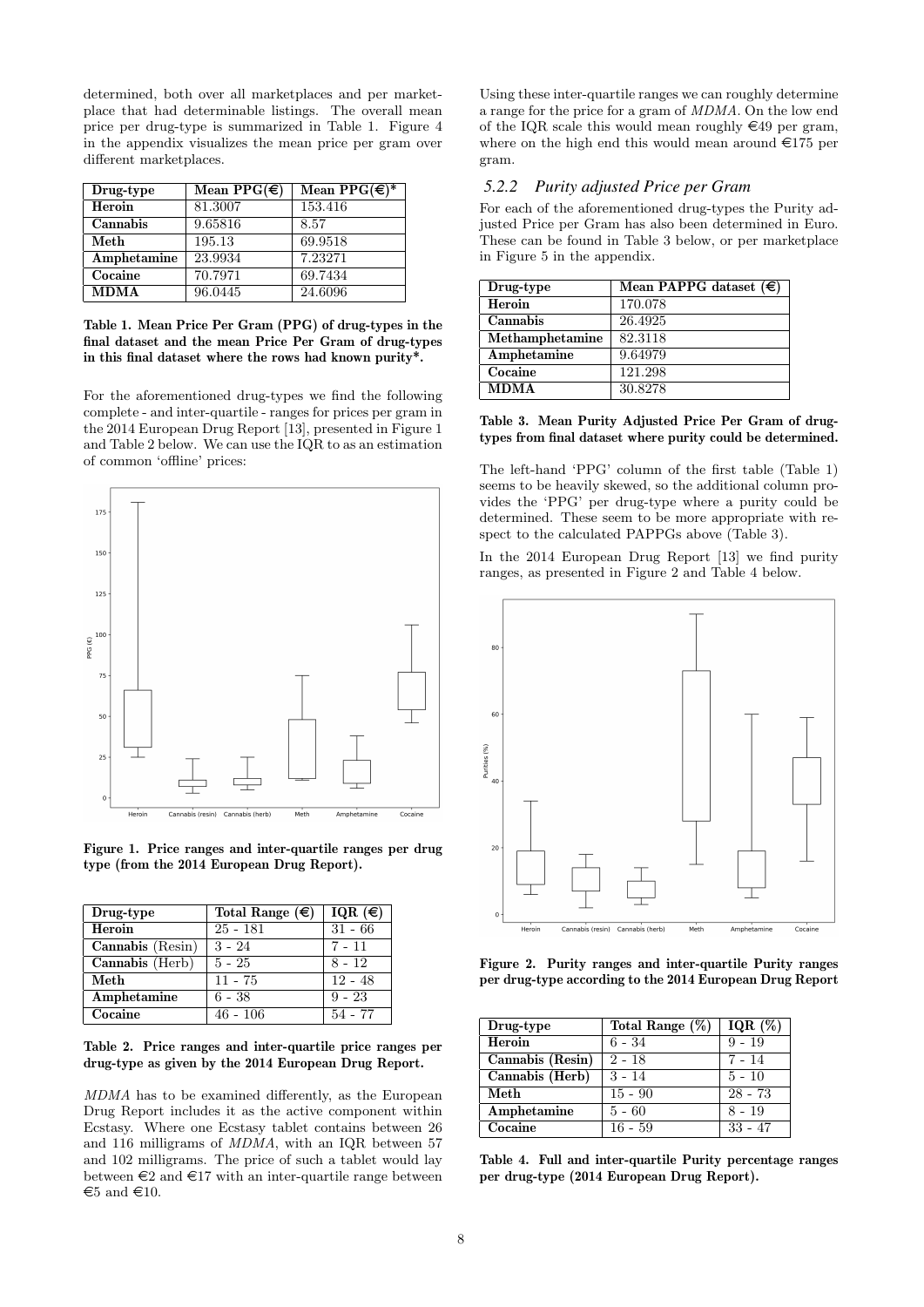It can be seen that the purities of the 'offline' market as given in Figure 2 and Table 4, are quite low compared to the mean purity per drug-type in the examined dataset, found in Table 5 below.

| Drug-type       | Mean Purity dataset $(\%)$ |
|-----------------|----------------------------|
| Heroin          | 90.6                       |
| Cannabis        | 61                         |
| Methamphetamine | 85.4118                    |
| Amphetamine     | 74                         |
| Cocaine         | 81.6197                    |
| <b>MDMA</b>     | 83.1399                    |

Table 5. Mean purity per drug-types in the final dataset. Note that the purity mostly indicates the amount of active substance, for example 'THC' in cannabis.

#### *5.2.3 Conclusions from empirical research*

Looking at Figure 4 and especially Figure 5 (in the appendix). Although there seem to be some outliers, using for example the two bigger markets of the dataset (*Abraxas* and *Nucleus*) for a comparison. It can be concluded that there exists indeed a difference in pricing between cryptomarkets.

Next the comparison of the cryptomarkets prices with 'offline' prices. Strictly looking at the price ranges in Figure 1 and Table 2, and the rough calculation for *MDMA*; in comparison to the mean Price per Gram from the dataset in Table 1, it appears as if cryptomarkets are generally more expensive than buying drugs on the street. This is because of mean prices laying: at the higher end of the inter-quartile range, higher than the inter-quartile range, or even higher than the total range.

However when taking into account the drug-type's respective purity ranges, this is proven not to be true. Examining the purity in Figure 2 and Table 4 and the Purity Adjusted Prices per Gram from the dataset in Table 3, one can conclude that most drugs are actually on the cheaper side, This will be presented in the following Figure 3 and Table 6. These present both the purity adjusted (P.A.) price ranges (thus for 1 gram of actual active substance), besides the mean PAPPG calculated from the dataset.



Figure 3. Adjusted 2014 European Drug Report ranges including purity, with the calculated PAPPGs in yellow. Ref. Table 6 for more information.

| Drug-type        | P.A. ranges $(\epsilon)$ | Mean PAPPGs( $\in$ ) |
|------------------|--------------------------|----------------------|
| Heroin           | $163.16 - 733.33$        | 170.08               |
| Cannabis (Resin) | $50.00 - 157.14$         | 26.49                |
| Cannabis (Herb)  | $80.00 - 240.00$         | 26.49                |
| Meth             | $16.44 - 171.43$         | 82.31                |
| Amphetamine      | $47.37 - 287.50$         | 9.45                 |
| Cocaine          | 114.89 - 233.33          | 121.30               |

Table 6. Calculated ranges composed of highest purity/lowest price - lowest purity/highest price for the most ideal and least ideal pricing, all values rounded to two decimals. Next to rounded mean PAPPGs from the dataset.

Although no distinction could be made between cannabis resin and herb in the dataset, it is shown that the average price for cannabis generally lies lower than both variants listed in the European Drug Report. Furthermore all drugtypes, apart from methamphetamine, seem to be below or on the very low side of the calculated ranges.

This shows that the prices are generally lower in 'online' markets in comparison to their 'offline' counterparts.

#### *5.2.4 Limitations in the research*

In the opinion of the researcher the provided knowledge is enough to present a proper conclusion to the research question, although the data is somewhat outdated. It would have been better to use more recent data, but finding data in an already normalized format, usable within the span of the research proved difficult.

Furthermore, had there been more time, extra effort could have been put into defining the methods of extraction and the '*Regex* '-patterns used to do so, to possibly include more rows in the final examined data.

It would have been better to examine more isolated markets - such as the Australian one - independently, as drug prices there are generally higher. Although assumed is that even if drug prices are generally higher a difference between 'online' and 'offline' would still present itself.

Lastly, the used comparison dataset was European, this might have led to some discrepancies. However, due the nature of other *important* consumer markets, such as the American and especially Australian, which generally have higher standard prices. It could be assumed that the 'offline' price ranges would have been higher, reinforcing our conclusion, as the ranges in in the table above would lie higher.

### 6. CONCLUSION

During the literature research into the first research question it became apparent that in the 'offline' setting the drug supply-chain and its participants are mainly restricted and adversely affected by risk, but also: their locality, access to resources, social networks and connections, the necessity to preserve contacts and the non-official market with non-standard prices and quality. The risk could be due to violence, but is mainly due to law enforcement interdiction. Because of this risk from law enforcement the producers and vendors in the supply-chain would add an 'Enforcement Tax' into the price formation. This tax, placed upon the price due to the illegality their product and/or actions, and could be added during all the described stages (production, transportation, sales) of the supply-chain.

This risk seems to be correlated to the 'Corruption Perception Index' given by the 'Transparency Index' [31], which is negatively correlated to the GDP. This might be part of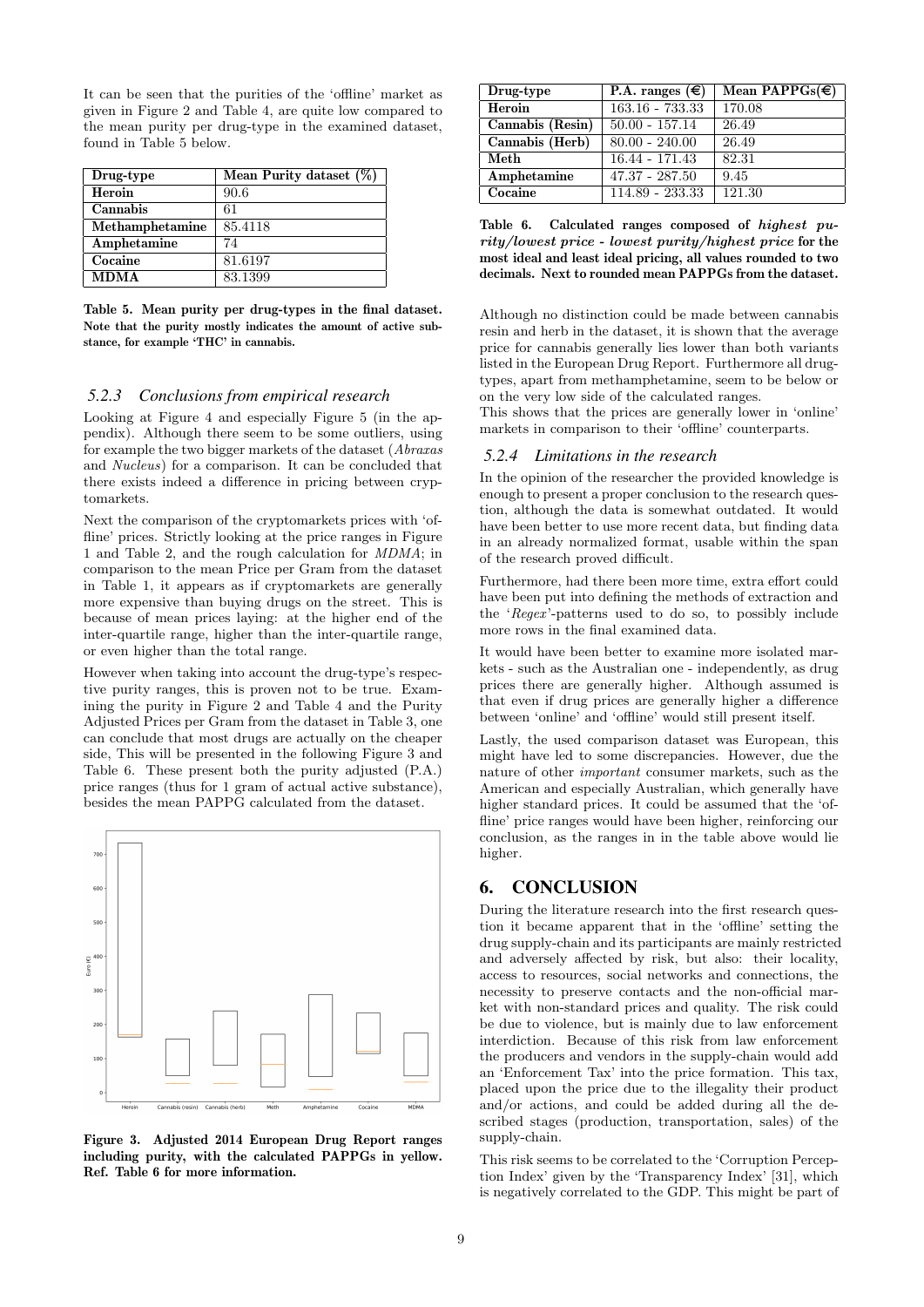the reason that drugs are more expensive in countries with better positions in the legitimate world economy. These risk mark-up might however be slightly negated in transit/gateway countries - where drugs would pass; en route to larger markets - such as Portugal or Turkey, as there would be an overflow of supply and drugs are generally less expensive there.

Lastly, not only specific to the 'offline setting', it was found that illicit drugs are not simply to be compared by gram, but one needs to take into account its purity, to calculate purity adjusted prices. Especially in the 'offline' setting, where not two transactions are priced the same. This is because illicit drugs are sold in an environment without regulations, where vendors are able to dilute the product as they please, based upon supply and demand.

When researching literature pertaining to the second research question, as described in the third section, it became apparent that quite some of the restrictions and adverse effects of the 'offline' setting were offset by differences between the 'offline' and 'online' along with other features on the dark web. These include that locality, problems pertaining to that locality, and scarcity in that locality can be avoided by using the dark web to increase one's reach (access to resources), possibly even enabling entities to access other entities in countries where prices are substantially lower, such as the aforementioned transit countries. Furthermore usage of the dark web would allow vendors to access much more customers at once, no longer limited to the confines of time and space.

More counteracted restrictions or effects include that social networks are no longer necessary and another entity's trustworthiness can be determined easier. On the dark web one would be able to judge another entity's trustworthiness and reputation by using the reputation systems similar to legitimate e-commerce websites. This environment allows for less dependence, as these systems would remove the necessity to keep social networks and preserve contacts - through for example credit systems. New contacts or trade possibilities could be found outside of one's current network. Furthermore, due to a more protected environment risk of violent interaction is mitigated. This is mainly because of the use of escrow-services or other (ever-expanding) market rules and regulations allow for disputes to be sorted through precedents set by policy-inaction.

Arguably the most important counteracted restriction for vendors, however, is that of the risk of law enforcement interdiction. Mainly due to the fact that one can remain anonymous whilst using the dark web and the numerous benefits these cryptomarkets provide. Anonymity is provided by the use of Tor, which prevents the user from being traced and the use of crypto-currencies enables means of currency transaction, where a third party cannot find further details on the buyer or seller. This would in turn reduce (risk of) possible law enforcement interdiction thus the 'enforcement tax'.

The cryptomarkets do not only provide facilitation for the vendors, but consumers also benefit from its usage as became apparent during the literature research into the third research question. The rating system could for example be used as a gauge of trustworthiness of a vendor (similar as between vendors). The dispute resolution system and rating system also protects consumers interests by keeping vendors accountable. Consumers are able to compare listings or interact with one another, discussing specific products or vendors. Due to this open nature the mar-

ket becomes self-regulated leading to normalized prices for specific purity, as the vendors would no longer be able to dilute their product without repercussions.

In the fifth section an answer is presented to the last research question after empirical research was conducted, where a comparison between a dataset containing drug related listings from different cryptomarkets and 'offline' market data is made and further examined. A difference in prices between the 'offline' and 'online' and 'online' markets respectively is determined to exist, when both prices and purity are taken into account. Altogether the argument could most definitely be made that the services offered by cryptomarkets do indeed lead to differences in price between the 'online' and 'offline'. Though, even with the proof that there exist differences with regard to the pricing between cryptomarkets respectively and the 'offline', it cannot - with certainty - be said this is because of differences in offered services.

# 7. FUTURE WORK

Future work on this subject could consist of further examining the price differences between the 'online' and 'offline' or perhaps looking more closely at differences between certain cryptomarkets. For example had the research been given more time an attempt could have been made to retrieve the data at the moment of research, for a more actualized dataset. This could have been done either through an automated process; such as a crawler or by manually going onto the different cyptomarkets. This latter method would also allow the researcher to examine the different offered features and workings of the cyptomarkets firsthanded. Using more actual data; the question whether these aforementioned differences between 'online' and 'offline' are still so apparent (or even more different, perhaps because of new factors) could also be answered.

Next to drawing conclusions from this form of research, an interview study could also be conducted with both 'offline' as well as 'online' - or perhaps even hybrid - vendors/distributors to question what factors they weigh in to the formation of their prices.

Currently this research offers numerous possible reasons and differences that could lead to price formations, and proof for difference in prices; but cannot connect these without a doubt.

# 8. REFERENCES

- [1] J. Aldridge and R. Askew. Delivery dilemmas: How drug cryptomarket users identify and seek to reduce their risk of detection by law enforcement. *International Journal of Drug Policy*, 41:101–109, 2017.
- [2] J. Aldridge and D. Décary-Hétu. Hidden wholesale: The drug diffusing capacity of online drug cryptomarkets. *International Journal of Drug Policy*, 35:7–15, 2016.
- [3] A. Baravalle, M. S. Lopez, and S. W. Lee. Mining the dark web: Drugs and fake ids. In *2016 IEEE 16th International Conference on Data Mining Workshops (ICDMW)*, pages 350–356, 2016.
- [4] M. J. Barratt and J. Aldridge. Everything you always wanted to know about drug cryptomarkets\*(\* but were afraid to ask). *International Journal of Drug Policy*, 2016.
- [5] R. Boivin. Risks, prices, and positions: A social network analysis of illegal drug trafficking in the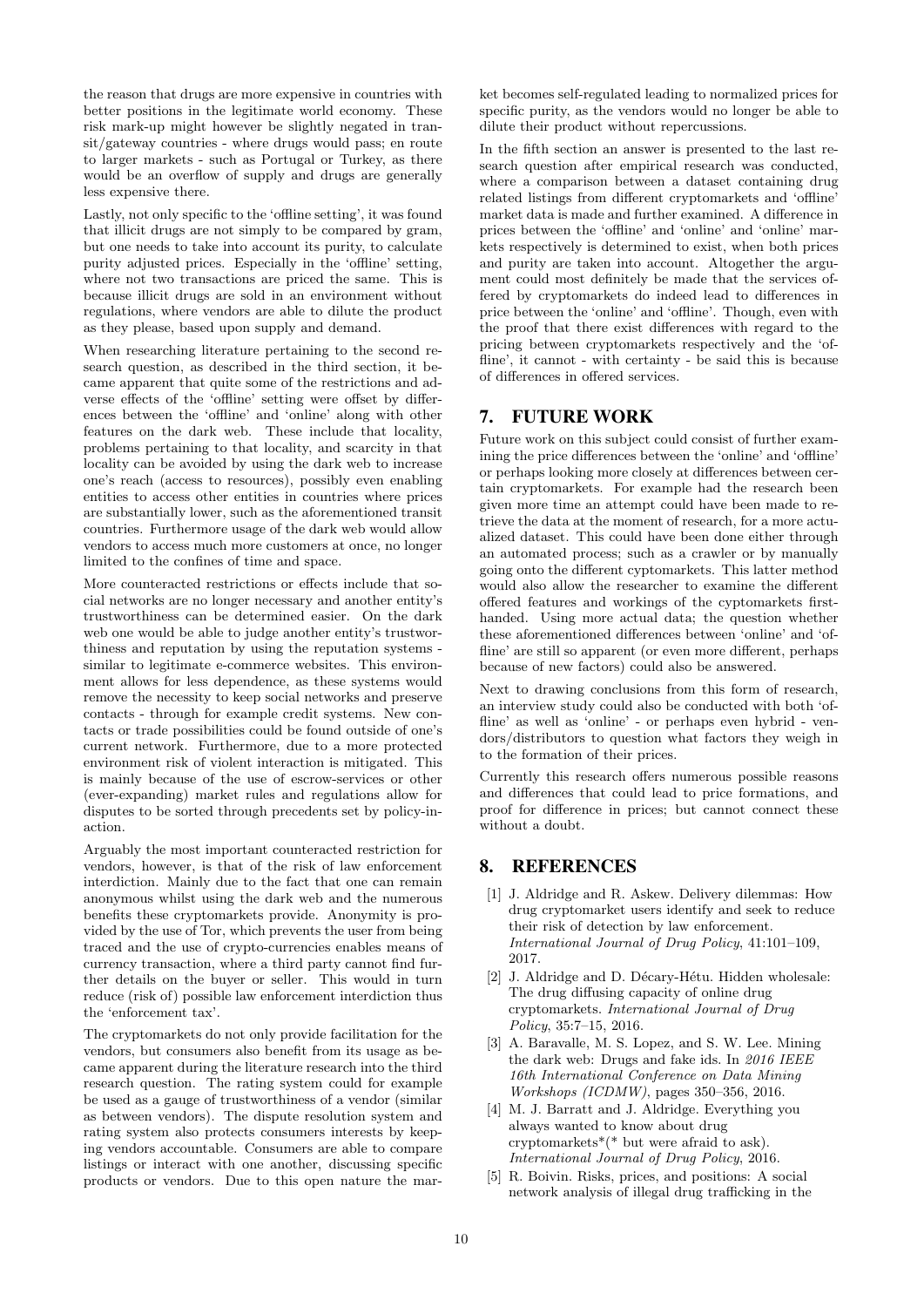world-economy. *International Journal of Drug Policy*, 25(2):235–243, 2014.

- [6] G. Branwen, N. Christin, D. Décary-Hétu, R. M. Andersen, StExo, E. Presidente, Anonymous, D. Lau, D. K. Sohhlz, V. Cakic, V. Buskirk, Whom, M. McKenna, and S. Goode. Dark net market archives, 2011-2015. https://www.gwern.net/DNM-archives, July 2015.
- [7] C. Cambini, N. Meccheri, V. Silvestri, P. Torino, C. Duca, and U. Pisa. Competition, efficiency and market structure in online digital markets. an overview and policy implications. *European Review of Industrial Economics and Policy*, 2:1–27, 2011.
- [8] Cambridge online dictionary. https://dictionary.cambridge.org, 2021.
- [9] Caulkins. Price and purity analysis for illicit drug: Data and conceptual issues. *Drug and alcohol dependence*, 90:S61–S68, 2007.
- [10] J. Cox. Staying in the shadows: the use of bitcoin and encryption in cryptomarkets. *The Internet and drug markets*, pages 41–47, 2016.
- [11] J. Demant, R. Munksgaard, D. Décary-Hétu, and J. Aldridge. Going local on a global platform: A critical analysis of the transformative potential of cryptomarkets for organized illicit drug crime. *International Criminal Justice Review*, 28(3):255–274, 2018.
- [12] G. Farrell, K. Mansur, and M. Tullis. Cocaine and Heroin In Europe 1983–93: A Cross-national Comparison of Trafficking and Prices. *The British Journal of Criminology*, 36(2):255–281, 03 1996.
- [13] E. M. C. for Drugs and D. Addiction. European drug report 2014: Trends and developments [internet], 2014.
- [14] C. A. Gallet. Can price get the monkey off our back? a meta-analysis of illicit drug demand. *Health economics*, 23(1):55–68, 2014.
- [15] R. Horck. Dataset analysis jupyter notebook. https://bit.ly/3IvTpqE, 2022. Jupyter Notebook used to analyse the M.H. Wong Drug Listing Dataset, accessible through.
- [16] C. Hughes, S. Hulme, and A. Ritter. The relationship between drug price and purity and population level harm. *Trends and Issues in Crime and Criminal Justice*, (598):1–26, 2020.
- [17] B. Kilmer and S. Hoorens. Understanding illicit drug markets, supply-reduction efforts, and drug-related crime in the european union. 2010.
- [18] R. Koenraadt and K. van de Ven. The internet and lifestyle drugs: an analysis of demographic characteristics, methods, and motives of online purchasers of illicit lifestyle drugs in the netherlands. *Drugs: Education, Prevention and Policy*, 25(4):345–355, 2018.
- [19] A. Lewman. Tor and links with cryptomarkets. *The Internet and drug markets*, pages 33–40, 2016.
- [20] D. Lievens, F. Vander Laenen, N. Verhaeghe, K. Putman, L. Pauwels, W. Hardyns, and L. Annemans. Economic consequences of legal and illegal drugs: The case of social costs in belgium. *International Journal of Drug Policy*, 44:50–57, 2017.
- [21] K. Moeller and S. Sandberg. Putting a price on drugs: An economic sociological study of price formation in illegal drug markets. *Criminology*, 57(2):289–313, 2019.
- [22] C. Morselli, D. Décary-Hétu, M. Paquet-Clouston,

and J. Aldridge. Conflict management in illicit drug cryptomarkets. *International Criminal Justice Review*, 27(4):237–254, 2017.

- [23] R. Munksgaard and J. Martin. How and why vendors sell on cryptomarkets. *Trends and Issues in Crime and Criminal Justice [electronic resource]*, (608):1–12, 2020.
- [24] G. P. Paoli, J. Aldridge, R. Nathan, and R. Warnes. Behind the curtain: The illicit trade of firearms, explosives and ammunition on the dark web. 2017.
- [25] P. Reuter. *Disorganized crime: The economics of the visible hand*. MIT press Cambridge, MA, 1983.
- [26] P. Reuter. Systemic violence in drug markets. *Crime, law and social change*, 52(3):275–284, 2009.
- [27] P. Reuter and J. P. Caulkins. Illegal 'lemons': price dispersion in cocaine and heroin markets. *Bulletin on Narcotics*, 56(1-2):141–165, 2004.
- [28] P. Reuter, V. Greenfield, et al. Measuring global drug markets. *World economics*, 2(4):159–173, 2001.
- [29] P. Reuter and M. A. Kleiman. Risks and prices: An economic analysis of drug enforcement. *Crime and justice*, 7:289–340, 1986.
- [30] J. E. Stiglitz and A. Weiss. Credit rationing in markets with imperfect information. *The American economic review*, 71(3):393–410, 1981.
- [31] Transparency International. Corruption perceptions index, 2020. Corruption Perception Index gives an indication to the level of corruption in a country.https: //www.transparency.org/en/cpi/2020/index/nzl.
- [32] M. Tzanetakis. Comparing cryptomarkets for drugs.
- a characterisation of sellers and buyers over time. *International Journal of Drug Policy*, 56:176–186, 2018.
- [33] M. Tzanetakis, G. Kamphausen, B. Werse, and R. von Laufenberg. The transparency paradox. building trust, resolving disputes and optimising logistics on conventional and online drugs markets. *International Journal of Drug Policy*, 35:58–68, 2016.
- [34] J. Van Buskirk, A. Roxburgh, R. Bruno, S. Naicker, S. Lenton, R. Sutherland, E. Whittaker, N. Sindicich, A. Matthews, K. Butler, et al. Characterising dark net marketplace purchasers in a sample of regular psychostimulant users. *International Journal of Drug Policy*, 35:32–37, 2016.
- [35] D. van der Gouwe, T. Brunt, M. van Laar, and P. van der Pol. Purity, adulteration and price of drugs bought on-line versus off-line in the netherlands. *Addiction*, 112(4):640–648, 2017.
- [36] M. C. Van Hout and T. Bingham. 'surfing the silk road': A study of users' experiences. *International Journal of Drug Policy*, 24(6):524–529, 2013.
- [37] M. C. Van Hout and T. Bingham. Responsible vendors, intelligent consumers: Silk road, the online revolution in drug trading. *International Journal of Drug Policy*, 25(2):183–189, 2014.
- [38] Wikipedia contributors. Silk road (marketplace) Wikipedia, the free encyclopedia. https://en.wikipedia.org/w/index.php?title= Silk\_Road\_(marketplace), 2021. [Online; accessed 26-November-2021].
- [39] M. Wong. Drug listing dataset. https://www. kaggle.com/mhwong2007/drug-listing-dataset, 2021. Sanitized Gwern Darknet Market Archives dataset limited to drugs collected over 2013-2015.